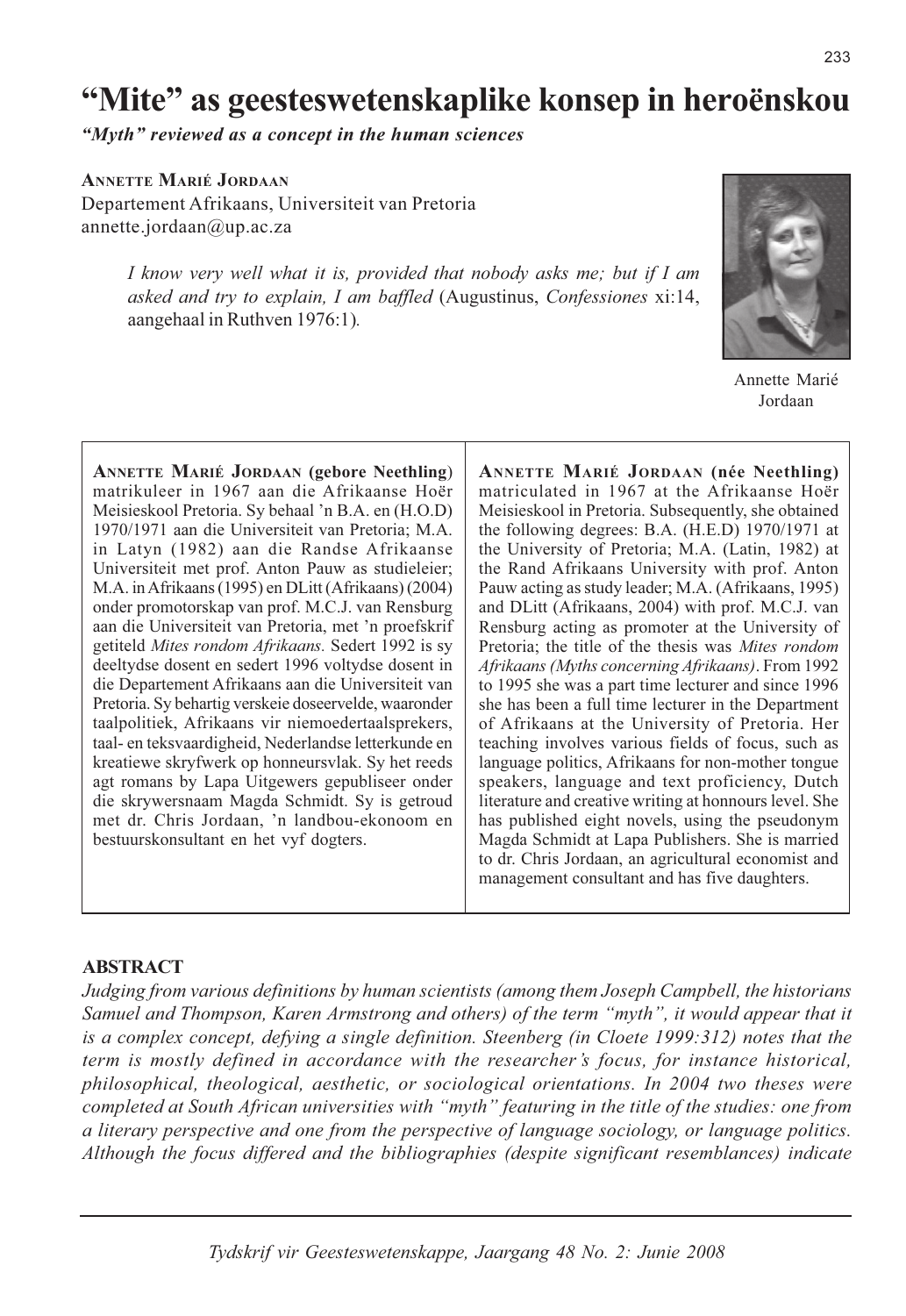different fields of study, the interesting fact is that at the end both researchers came to more or less the same conclusion regarding the nature and function of myths.

The first of these two researchers (Van Schalkwyk 2004) uses the concept "coherence system" as more or less synonymous to the term "myth" and quotes Linde in this regard: "A coherence system is a discursive practice that represents a system of beliefs and relations between beliefs" (Linde 1993:164). Other important sources for Van Schalkwyk's study include Northrop Frye (1982), Scarborough (1994) and Roland Barthes (1957/1975).

The second researcher (Jordaan 2004), and author of the present article, studies the role of "myth making" in the "story of Afrikaans" from the perspective of language politics. Given this context, myths are primarily seen as "stories of our search through the ages for truth, for meaning, for significance" (Campbell in Flowers 1988:5). "Myth", in this instance, being defined as a narrative reconstruction of the fundamental truths that give meaning to human existence. As such myths are furthermore seen as instrumental in establishing systems of belief as well as value systems and codes of conduct within specific cultural groups (also defined as "imagined" communities", cf. Anderson 1991). Jordaan's main sources are Joseph Campbell (1949 & 1988), Samuel and Thompson (1990), Thomas Bulfinch (sine anno), Carl Gustav Jung (1964), P.J. Conradie (1964), Etienne Leroux (1960) and Charles Malan (1978).

I argue in this article that the lexicon definitions and widespread use of the term "myth", to refer exclusively either to the heroic deeds of antique heroes and the antics of their gods and goddesses, or to modern day misconceptions and even falsehoods, may be unsatisfactory and even confusing. Definitions by prominent human scientists in the course of more or less forty years defy this superficial view of myths as "falsehoods". The following are a few examples of the view taken on the pertinent role of myths and myth making:

[...] a myth expresses rules of conduct of a given social or religious group. It issues accordingly from whatever sacred principle has presided over the formation of this group (De Rougemont 1956:18).

The distinctive quality of myth, the aspect of it that gives its peculiar value for literature, is its capacity to express in story form the primary emotional and imaginative workings of the human mind (Kirkwood 1958:22).

Throughout the inhabited world, in all times and under every circumstance, the myths of man have flourished... It would not be too much to say that myth is the secret opening through which the inexhaustible energies of the cosmos pour into human cultural manifestation (Campbell 1972:3).

 $\left[\dots\right]$  myth is a fundamental component of human thought  $\left[\text{and}\right]$  has lost neither its imaginative purchase nor its living power as a historical force today (Samuel & Thompson (eds.) 1990:4).

As an example of the role of myths in establishing value systems and codes of conduct, I refer in this article to the Afrikaans author and social worker of the twentieth century, Maria Elizabeth Rothmann (M.E.R.), whose writing and life work give ample proof of the central role of myth. The "power of myth" as discussed by Joseph Campbell in televised interviews with Bill Moyers on CBS News is further explicated as additional proof of the fact that a myth may be seen as a fundamental "truth" for which the believer is prepared to die rather than to live without. It is probably with this in mind that the prominent Afrikaans writer, Etienne Leroux, unequivocally stated that a human being would rather die from starvation than go without his life-sustaining myth (Leroux in Kannemeyer 1980:12).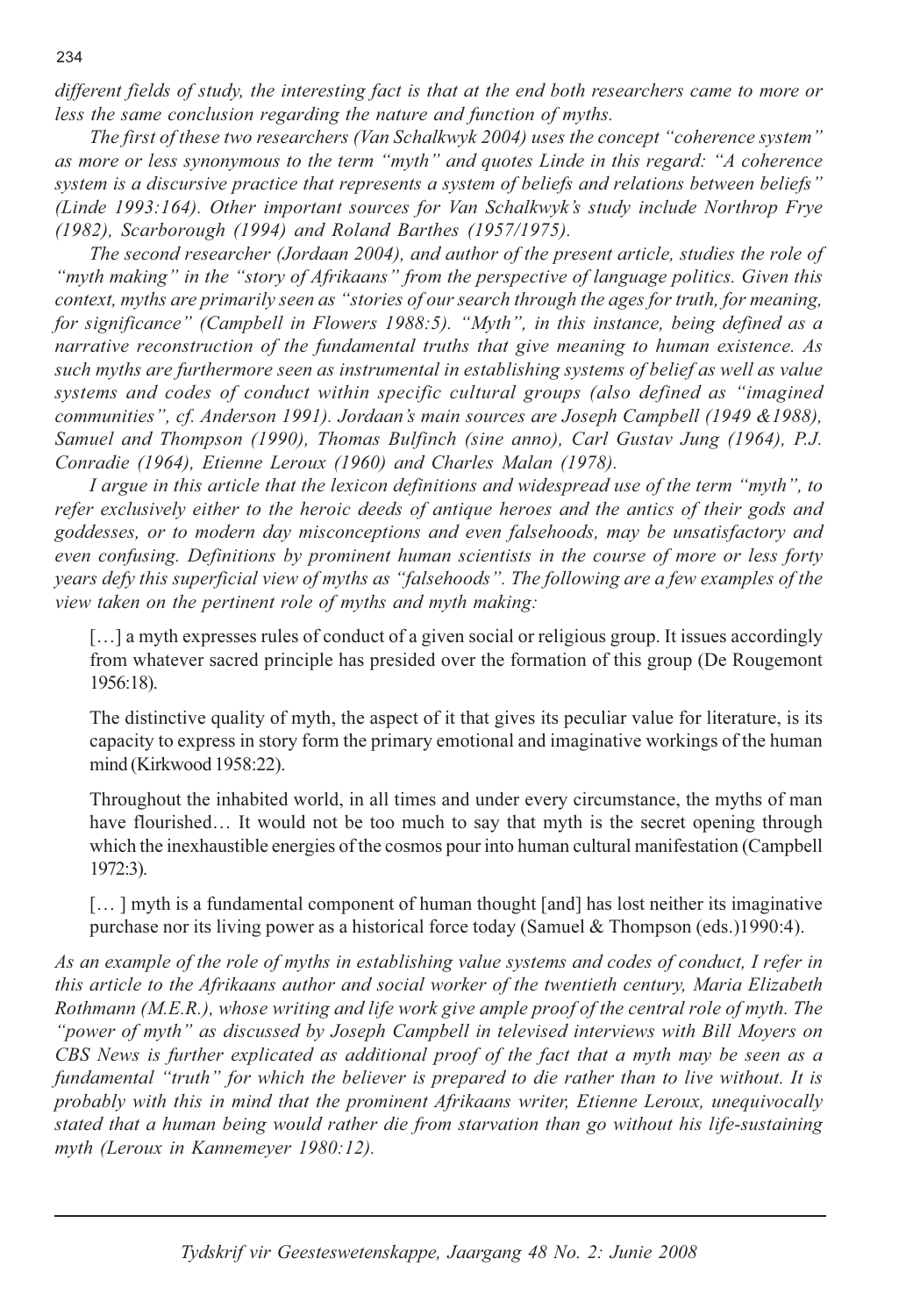The article furthermore points out the link between myths and literature by referring among other things to the following statement by Barbara Kingsolver in The Poisonwood Bible: "We all are, I suppose. Trying to invent our version of the story. All human odes are essentially one: 'My life: what I stole from history, and how I live with it'" (Kingsolver 1999:492).

It is also argued that, in the words of Estes (1992:463), stories ("tales") are "in their oldest sense, a healing art". Stories, like myths, are therefore used to make sense of the human condition, to explain to members of a group (and especially to the young members of the group) where they come from, what sense their life has, and what values are inherent to the group.

In the last section of the article examples are provided of prominent and highly respected human scientists who have made use of the term "myth" in scientific discourses in the sense of a misconception or falsehood. It is argued that, according to the lexical definition of the term "myth", the use of the term by these scientists is entirely valid. On the other hand, however, it is stated that, in the light of the preceding discussion of the term as used by prominent human scientists to refer to a narrative (re)construction of man's "search through the ages for truth, meaning and significance", the implication that a myth is a falsehood may undoubtedly create confusion. The pertinent question seems to be: can man's search for "truth, meaning and significance", his or her "quest for the soul" (Armstrong 2005:11), result in nothing more than the creation of falsehoods?

- **KEY CONCEPTS:** Coherence system, codes of conduct, "Imagined communities" / Groups, language politics, literature, myth, myth making, misconception / falsehood, stories / tales, systems of belief, truth, value systems
- Gedragskodes, geloofsisteme, koherensiesisteme, letterkunde, mite, **TREFWOORDE:** miteskepping, stories / verhale, taalpolitiek, Verbeelde gemeenskappe" / groepe, waardesisteme, waarheid, wanperpersepsies / leuens

# **OPSOMMING**

Daar word in hierdie artikel van die standpunt uitgegaan dat, gegewe die verwarring in definisies van die term "mite", dit nodig is om die term presieser te definieer en ook te verduidelik alvorens dit in akademiese diskoers gebesig word. Dit is ook onbevredigend en soms selfs verwarrend dat die woordeboekdefinisies en wydverspreide gebruik van die term beperk word tot óf die heroïese dade uit die antieke wêreld en die kaperjolle van hulle gode en godinne, óf andersins uitgebrei word om na hedendaagse wanopvattings of selfs valshede te verwys. Jospeh Campbell, een van die prominentste "mitoloë" van die twintigste eeu, verduidelik die sogenaamde mag van mites as "stories of our search through the ages for truth, for meaning, for significance" (in Flowers 1988:5). In 'n onlangse publikasie oor die geskiedenis van die mite verbind Karen Armstrong die maak van mites aan "a quest for the soul" (Armstrong 2005:11). As sodanig het die mite 'n houvas op mense deurdat dit hulle versterk en hulle lewe die moeite werd maak. Baie skrywers en navorsers in die menswetenskappe, soos byvoorbeeld Carl Guystav Jung, Thomas Bulfinch, G.M. Kirkwood, D. de Rougemont, die historici Samuel en Thompson, N. Frye, M. Scarborough, P.J. Conradie, Etienne Leroux en Charles Malan gaan akkoord met hierdie opvatting oor die essensiële funksie van die mite in die menslike bestaan.

Die belangrike vraag skyn te wees: Is dit moontlik dat die mens se soeke na "truth, meaning" and significance", sy of haar "quest for the soul", kan uitloop op niks anders as die skep van valshede nie?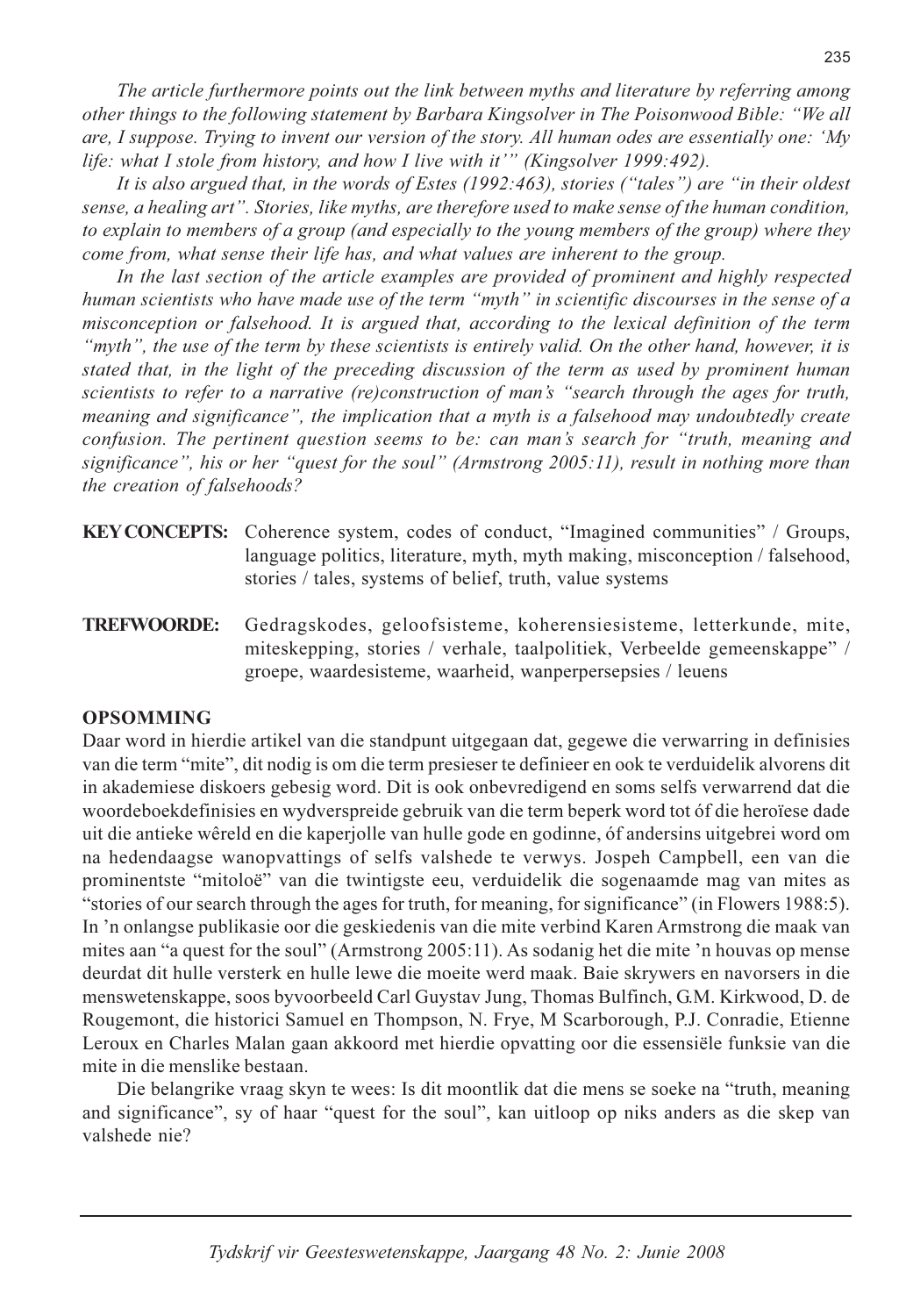#### **OOR MITES EN DIE MITIESE** 1.

#### $1.1$ Van mites gepraat...

Throughout the inhabited world, in all times and under every circumstance, the myths of man have flourished... It would not be too much to say that myth is the secret opening through which the inexhaustible energies of the cosmos pour into human cultural manifestation (Campbell 1972:3 (oorspronklik 1949)).

Die mite mag miskien 'n blote "fiktiewe" verhaal wees volgens die populêre en verkeerde definisie, maar die krag daaragter is 'n onomstootlike werklikheid. Die hele verloop van geskiedenis kan verander word onder die aanslag daarvan (Leroux 1960, opgeneem in Kannemeyer 1980:12).

Daar is 'n ontwykende kern in elke mite wat ons hoegenaamd nie met redelike begrippe kan bereik nie (Conradie 1964:10).

Die mite (Gr. muthos, verhaal) is sedert die vroegste tye die mens se manier om deur middel van 'n eenvoudige vertelling die sin, samehang en doel van die kosmos te verklaar. Die mitiese vertelling beskryf op epiese wyse [...] die herkoms en uiteinde van die dinge... (Malan1978:39).

Myths are stories of our search through the ages for truth, for meaning, for significance... (Campbell in Flowers 1988:5).

... myth is a fundamental component of human thought. One has only to consider the magical feelings attaching to authority, or the glamour attributed to celebrities, or the power of divided historical origins and cultural traditions to set modern communities - in Ireland or Israel, Sri Lanka or the Lebanon – tearing themselves apart, to see that myth has lost neither its imaginative purchase nor its living power as a historical force today. (Samuel & Thompson (reds.) 1990:4)

Human beings have always been mythmakers [...] When Freud and Jung began to chart the modern quest for the soul, they instinctively turned to classical mythology to explain their insights, and gave the old myths a new interpretation (Armstrong, 2005:1, 11).

Dit is nie maklik om adekwate beskrywings van mite as algemene verskynsel te vind of om 'n inklusiewe definisie te formuleer nie. Mite is omvattend, kompleks en tot 'n hoë mate ontwykend (Van Schalkwyk 2004:4).

#### $1.2$ Die multidissiplinêre aard van die diskoers rondom mites

Reeds uit die bogenoemde aanhalings kan die afleiding gemaak word dat die term "mite" vanuit soveel verskillende dissiplines benader kan word dat dit beswaarlik binne 'n enkele definisie vasgepen kan word. Steenberg (in Cloete, 1999:312) verduidelik dan ook in sy omskrywing van "mite" dat uiteenlopende omskrywings al vir dié term gegee is omdat die opvatting van wat dit behels, afhang van die ondersoeker se benadering, byvoorbeeld histories, filosofies-teologies, esteties, sosiologies of oorkoepelend. Hierdie uiteenlopendheid, maar veral ook die "mutasies" wat die term in die jongste tyd ondergaan het, word bevestig deur Janssens (2003:145) wat beweer: "In de hedendaagse cultuur is het begrip 'mythe' onderhevig aan grondige mutasies, sowel in de kennis as in de waardensfeer", en "In de hedendaagse cultuur wordt 'mythe' in de meest verscheiden betekenissen gebruikt."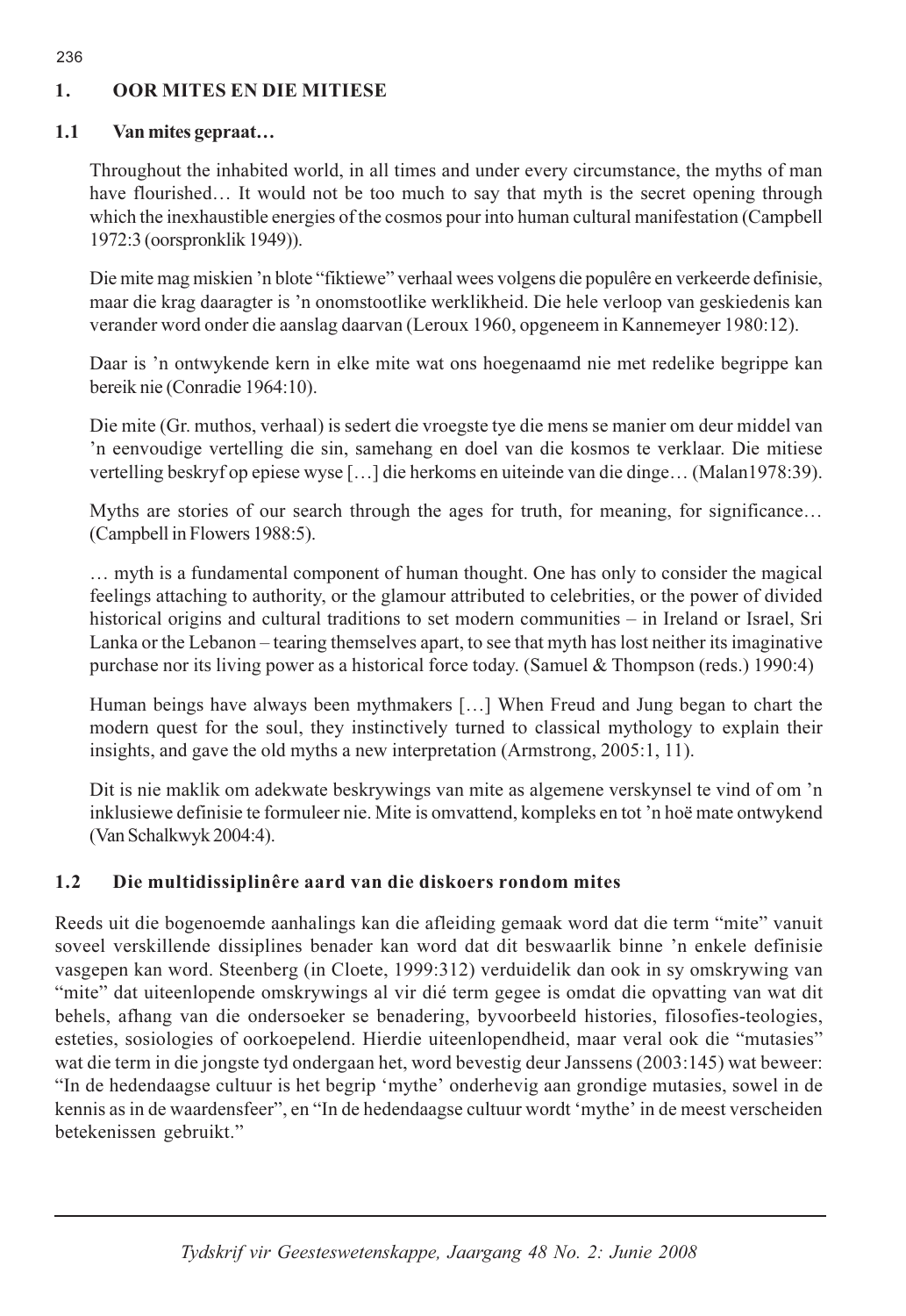#### Verskillende teoretiese vertrekpunte: twee proefskrifte oor mites  $1.3$

Dikwels verskil die teoretiese raamwerk wat as uitgangspunt dien vir ondersoeke en diskoerse rondom miteskepping aansienlik. So het daar byvoorbeeld in 2004 twee proefskrifte in Afrikaans verskyn met "mite(s)" in die titel daarvan, maar vanuit twee totaal verskillende vertrekpunte, naamlik dié van die letterkunde en dié van die taalsosiologie/taalpolitiek. Ook die ondersteunende bibliografieë, ten spyte van bepaalde raakpunte en oorvleueling, dui op die nogal uiteenlopende teoretiese raamwerke van beide. Interessant genoeg is daar egter uiteindelik min wesenlike verskil by die twee ondersoekers oor die aard en funksie van mites.

### Van Schalkwyk: "Horisonne: mites oor die moontlike in kontemporêre verhalende tekste  $1.3.1$ van die Suid-Afrikaanse en Nederlandse taalgebied"

In die proefskrif van Van Schalkwyk (onder promotorskap van prof. H.M. Viljoen) stel die ondersoeker dit duidelik dat hy 'n student van die letterkunde is (en meer spesifiek die Afrikaanse en Nederlandse letterkunde) (2004:2 en 3). Hy noem ook dat hy hierin voortbou op sy M.A.-studie waartydens hy veral gefokus het op die begrip tekstuele koherensie, wat volgens sy bevindinge 'n verskynsel is wat pre-teoreties funksioneer omdat dit ten nouste saamhang met lewensbeskouing en -verhale, mites (persoonlik en kollektief) en meesterverhale (Van Schalkwyk 1998:27-30). Van Schalkwyk gebruik as sinoniem vir (samelewings-) mites die begrip koherensiesisteme. Hy ontleen volgens hom dié begrip aan Linde, wat dit soos volg omskryf:

[it is] a [...] global cultural device for structuring experience into socially shareable narrative. A coherence system is a discursive practice that represents a system of beliefs and relations between beliefs. (Linde 1993:164)

Twee uitgangspunte wat hier belangrik is en grootliks ooreenstem met die betoog in hierdie artikel is dat mites (hier: koherensiesisteme) in die vorm van *narratiewe* gekonstrueer word en ook dat hulle verband hou met geloofsisteme ("system(s) of beliefs") (my kursivering ter wille van beklemtoning).

Dit blyk ook dat Van Schalkwyk die siening van Northrop Frye oor die ontstaan van mites onderskryf, aangesien hy verwys na die "pregnante woorde" van Frye (1982:xviii) wat as "vroeë inspirasie" vir sy studie gedien het (Van Schalkwyk 2004:39). Frye se standpunt in die aangehaalde teks is naamlik dat die mens binne 'n "mitologiese universum" leef wat bestaan uit 'n versameling oortuiginge wat voortvloei uit sy "eksistensiële soeke". Hierdie siening hang myns insiens saam met dié van Armstrong wat verklaar:

We are meaning-seeking creatures  $[\dots]$  and from the beginning we invented stories that enabled us to place our lives into a larger setting, that revealed an underlying pattern [...] The myths gave explicit shape and form to a reality that people sensed intuitively [...] Mythology was therefore designed to help us cope with the problematic human predicament. (Armstrong  $2005:3-6$ 

Van Schalkwyk beskou ook die deeglike studie van Scarborough (1994) as een van die belangrike vertrekpunte van sy eie ondersoek en bespreek Scarborough se siening rondom die konsep redelik omvattend (Van Schalkwyk 2004:100-110).

Ek verwys hier net na een van die belangrike stellings van Scarborough, naamlik dat baie denkers die begrip "mite" assosieer met die verlede, die subjektiewe en die leuen. Scarborough koppel dié uitgangspunt aan die feit dat die moderniteit (wat ontstaan het uit die Verligting van die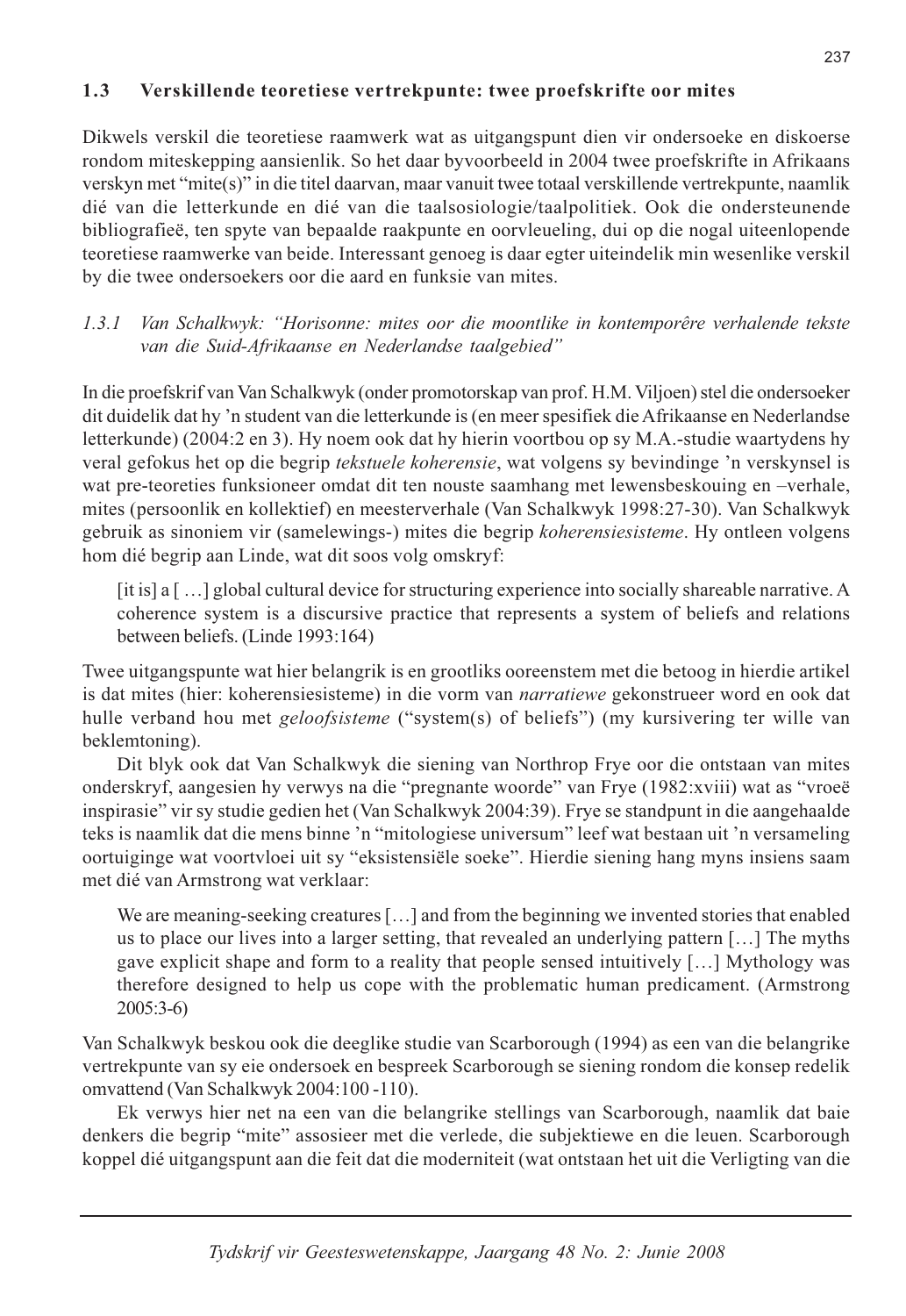agtiende eeu) "die mite agtergelaat het en dus praat vanuit die rasionele ruimte van die miteloosheid", maar weerlê dan hierdie siening deur te beweer dat "die moderniteit self 'vervuil' is van mite" (Van Schalkwyk 2004:101).

Ook die belangrike werk van Roland Barthes rondom (eietydse) miteskepping (1975) (reeds in 1957 vir die eerste keer gepubliseer) kom onder die loep in Van Schalkwyk se teoretiese besinning oor die term. Die voorbeeld aan die hand waarvan Barthes sy siening van mites in die eietydse (Franse) samelewing verduidelik, is die plasing van 'n foto op die voorblad van die koerant Paris-Match van 'n jong swart man in Franse uniform wat die Franse vlag salueer. Barthes argumenteer dat die foto nie by die leser die indruk van "onskuld" behoort te skep nie, maar andersyds ook nie dié van ooglopende propaganda of 'n "alibi vir Franse kolonialisme" nie.

Die foto kan slegs "werk" indien dit op 'n derde manier deur die koerantleser beskou word, naamlik as natuurlik [...] Die mite verberg dus niks en skree niks van die dakke nie. Die mite vervorm 'n idee: is gewoonweg daardie idee (Van Schalkwyk 2004:113).

Dit is uiteraard nie moontlik om binne die bestek van hierdie artikel volledig reg te laat geskied aan Van Schalkwyk se boeiende en indringende studie rondom die konsep "mite" nie. In sy eie "sintese" na diepgaande bespreking van die tersaaklike literatuur stel Van Schalkwyk dit soos volg  $(2004:161):$ 

Soos geblyk het, is daar wat betref ons verhouding tot mite sprake van 'n paradoks, naamlik dat ons tegelyk binne en buite is, in die binnekring van ons mitologie, én buitestanders. Dít besef 'n mens veral sodra jy begin om die mites van die samelewing waarin jy leef, na te spoor. Geen paradoks laat hom maklik oplos nie, ook nie hierdie een nie.

Van Schalkwyk verwys ook na Ricoeur (1991) se standpunt dat 'n samelewing se mitologiese nukleus slegs afgelei kan word van "oppervlakverskynsels, naamlik diskoerse, die optrede van die lede van die samelewing, en die werkinge en verhoudinge van die onderskeie formele sektore en institusies" (Van Schalkwyk 2004:161).

# 1.3.2 Jordaan: "Mites rondom Afrikaans"

In die proefskrif van Jordaan (onder promotorskap van prof. M.C.J. van Rensburg) word die "storie van Afrikaans" vanuit 'n taalsosiologiese / taalpolitieke raamwerk onder die loep geneem. Die uitgangspunt is deurgaans die rol wat miteskepping ("vir" of "teen" Afrikaans) in die geskiedenis van die taal gespeel het. Teenoor die "liefdesband tussen Afrikaans en die Afrikaner" word gestel "Afrikaans: die verdrukkerstaal". In die "Woord vooraf" word die vertrekpunt van die "gesprek rondom Afrikaans" en dié rondom miteskepping (pre-teoreties en waarskynlik grootliks intuïtief) soos volg verwoord:

Hierdie proefskrif oor mites rondom my "moedertaal" ('n mities-gelaaide frase) is – in die woorde van een van Afrikaans se grootste miteskeppers, M.E.R. - "my beskeie deel" wanneer dit kom by 'n bydrae tot die volgehoue gesprek rondom Afrikaans (Jordaan 2004:iii).

Die volgende uiteensetting in die "Woord vooraf" word volledig aangehaal omdat dit lig werp op die uitgangspunt rondom miteskepping in die proefskrif as geheel. (Die kursivering van bepaalde frases hierna beklemtoon Jordaan se siening rondom die aard en funksie van mites):

Daar sal in die loop van die diskoers eksemplaries gewys word op die mate waarin bepaalde mites rondom Afrikaans *sin gegee het aan die bestaan* van die mense binne wie se groep die mites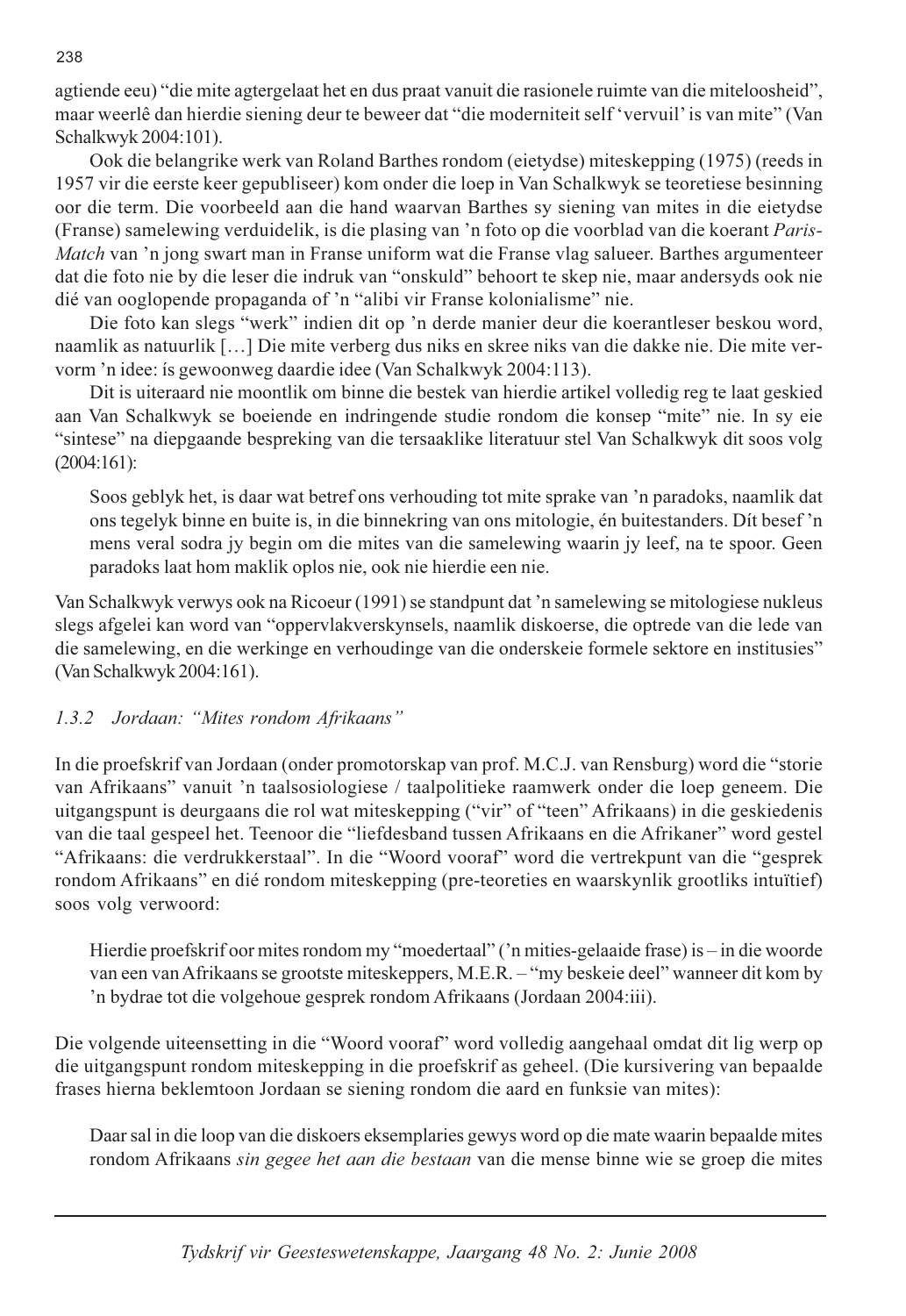ontstaan het. Daar sal ook geargumenteer word dat dieselfde mites in 'n groot mate nog steeds as die "heilige" waarheid geglo word binne die betrokke groepe (Jordaan 2004:iv). [...] Dit is waarskynlik naaste aan die waarheid-hoewel "waarheid" ook weer 'n veelkantige begrip is - om te sê dat "mite" en "'n narratief of storie oor die singewende fasette van die menslike bestaan", in 'n hoë mate in die proefskrif aan mekaar gelyk gestel word (iv-v). [...] Waarvan probeer ons sin maak? Juis van dié dinge wat volgens die mites waarmee ons leef sin kan géé aan ons bestaan. Ons wil byvoorbeeld weet waar ons vandaan kom, waarom ons is wie ons is, watter verskil ons lewe op aarde maak en waarheen ons op pad is. (Om maar 'n paar te noem.) Wanneer hierdie soeke na sinvolheid *aan die hand van 'n mite verklaar en geïnternaliseer word*, glo ons die betrokke mite in die "diepst van (ons) gedachten" en in die "binnenst van (ons) ziel..." (om Kloos aan te pas)  $(v - vi)$ . So 'n mite word dan vir ons 'n geloofsekerheid [...] Die ironiese of paradoksale aspek van 'n "geloofsekerheid" is dat dit in 'n sekere sin twee begrippe versoen wat oënskynlik onversoenbaar is, maar wel byvoorbeeld in die Christelike teologie versoen word. In Hebreërs 11:1 word "om te glo" omskryf as: "[...] om seker te wees van die dinge wat ons hoop, om oortuig te wees van dinge wat ons nie sien nie." Suiwer empiries gesproke is dit immers nie moontlik om "seker te wees" van dinge waarop ons eintlik net "hoop" nie en eweneens ook nie om "oortuig te wees" van dinge wat "onsigbaar" is nie. Dit is egter myns insiens die fundamentele aspek van die mite: ons is seker van die waarheid daarvan, selfs al is die inhoude nie noodwendig empiries bewysbaar nie. Die rede waarom ons "seker is" van die mites waarmee ons leef, is omdat ons hele bestaan as geestelike wesens afhang van die geloofwaardigheid van ons mites. Ons durf daarom in 'n sekere sin nie ons mites betwyfel nie, omdat dit die sinvolheid van ons bestaan in die gedrang kan bring. Dit geld indiwidue, maar ook groepe as entiteite waarbinne indiwidue hulle skaar in wat Anderson (1991) "verbeelde gemeenskappe"  $n$ oem $(vi)$ .

Daar word vervolgens nog verder aandag gegee aan bepaalde (en soms uiteenlopende) sienings van die term "mite".

#### "MITE": VERSKEIE SIENINGS VAN DIE TERM  $2.$

#### "Mite" – 'n "storie sonder grond"  $2.1$

In die jongste uitgawe van die HAT (Handwoordeboek van die Afrikaanse taal), die 1994-uitgawe, word "mite" verklaar as:

- Oorlewering omtrent gode en godsdiens; godeverhaal; en  $\mathcal{I}$
- $\overline{2}$ Fabel; storie sonder grond.

Veral die tweede verklaring, "storie sonder grond", kan myns insiens soms verwarring skep binne 'n diskoers oor miteskepping. Die probleem is naamlik dat 'n term wat dikwels prominent in geesteswetenskaplike diskoerse figureer, as 't ware in twee *teenstellende* betekenisse gebruik word: as singewende narratief enersyds, maar as wangersepsie of vervalsing andersyds. Hierdie kwessie word in die verdere bespreking meer omvattend aan die orde gestel.

#### $2.2$ "Mite" - 'n "singewende narratief"

Die uitgangspunt rondom "mite" binne hierdie diskoers is dié van die mite as singewende narratief met 'n positiewe impak in die lewe van indiwidue en groepe. Hierdie "vermoë" van 'n mite kan egter nie altyd aantoonbaar vasgepen of verduidelik word nie. In die woorde van Conradie (1964:10) is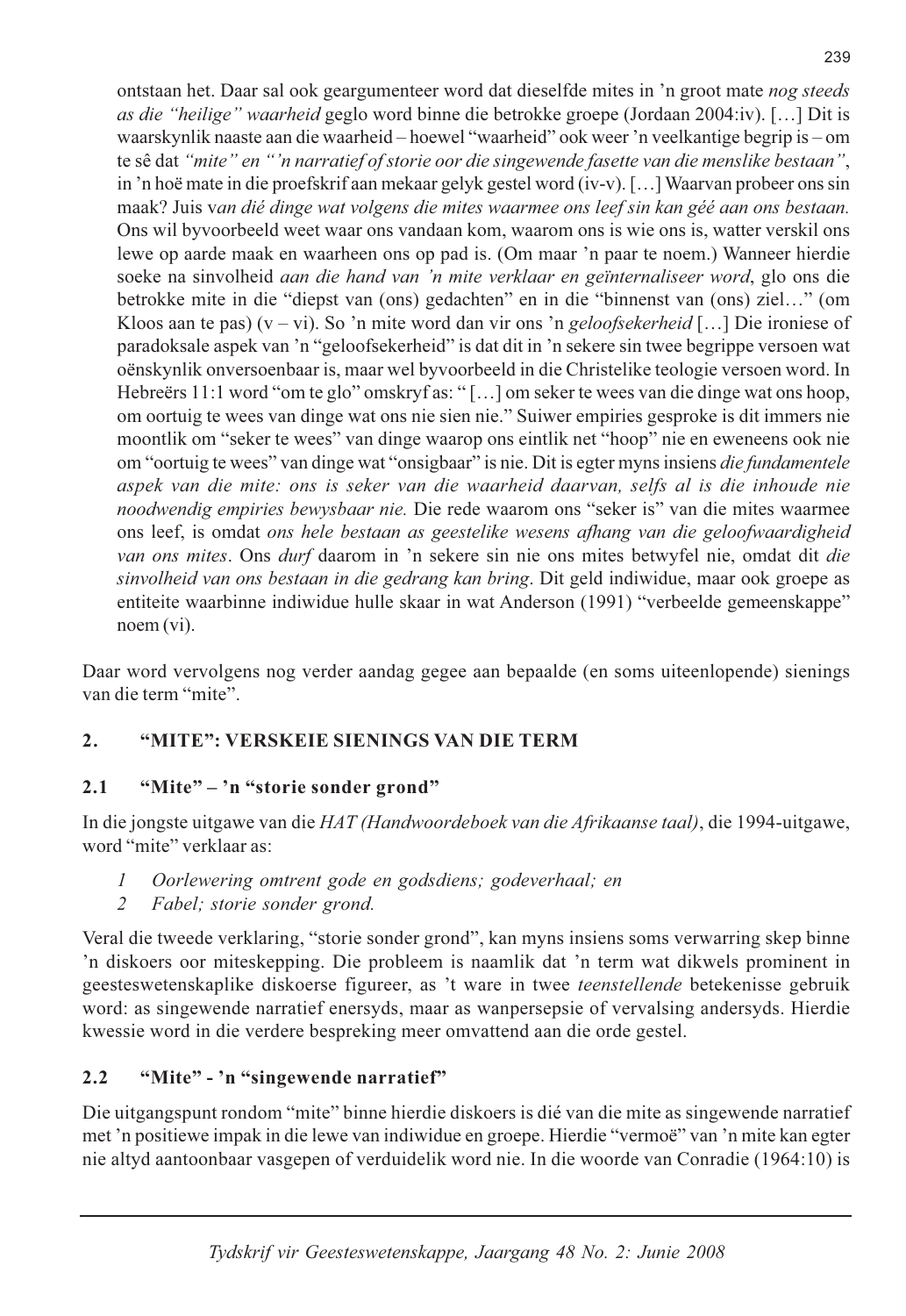daar 'n "ontwykende kern" in elke mite wat hoegenaamd nie "met redelike begrippe" bereik kan word nie. Dit gaan nie noodwendig oor wat ons weet nie; dit gaan oor wat ons glo dat ons weet.

In 1.1 hierbo is daar aangehaal uit die werk van verskeie geesteswetenskaplikes rondom die konsep "mite". Die volgende uitsprake kan dié van Campbell (1972 en 1988), Malan (1978) en Samuel & Thompson (1990) aanvul. Die betrokke geesteswetenskaplikes se standpunte dui myns insiens almal op 'n ander siening as dié in 2.1 hierbo waar mite gedefinieer word as 'n "storie sonder grond". (Let wel: alle kursiverings is weer eens my eie ter wille van beklemtoning en om die aard en funksie van mites uit te wys):

[...] a myth expresses rules of conduct of a given social or religious group. It issues accordingly from whatever *sacred principle* has presided over the formation of this group. (De Rougemont 1956:18)

The distinctive quality of myth, the aspect of it that gives its peculiar value for literature, is its capacity to express in story form the *primary emotional and imaginative workings of the* human mind. (Kirkwood 1958:22)

Die mens kan eerder sterf van honger, maar sonder sy mite kan hy nie klaarkom nie. (Leroux in Kannemeyer 1980:12)

Die mite is 'n literêre vorm wat d.m.v. 'n verhaal in eenvoudige taal gestalte gee aan 'n standhoudende waarheid oor die wesensaard van die werklikheid en terselfdertyd gekenmerk word deur 'n veelheid van moontlikhede. (Steenberg, 1999:313)

Dié verskeie geleerdes binne uiteenlopende vakgebiede is dit dus skynbaar eens dat mites 'n belangrike singewende funksie vervul, soos afgelei kan word uit die volgende samevatting:

- Mites stel gedragsreëls vir 'n bepaalde groep voor (De Rougemont);  $\bullet$
- Mites is 'n fundamentele komponent van die mens se verbeelding, hou verband met sy  $\bullet$ emosies, en vind neerslag in sy kultuur (Kirkwood en Campbell);
- Mites verklaar vir die mens die sin, samehang en doel van sy bestaan en hou dus verband  $\bullet$ met sy soeke na (standhoudende) waarhede en sinvolheid (Malan, Campbell en Steenberg);
- Mites is belangriker as voedsel vir die mens (Leroux); en  $\bullet$
- Mites is tot in die eie tyd 'n "aktiveerder van die verbeelding" en 'n "lewende krag" in  $\bullet$ geskiedenisoordrag (Samuel & Thompson).

Dit moet reeds duidelik wees dat daar 'n groot verskil is tussen die siening van "mite" as vervalsing of "'n storie sonder grond" en dié van geesteswetenskaplikes wat daaraan 'n besonder invloedryke rol toeken as sou die mite "gestalte gee aan 'n standhoudende waarheid oor die wesensaard van die werklikheid" (in die woorde van Steenberg, 1999:313).

#### $2.3$ "Mite" - 'n model vir die vestiging van bepaalde lewenswaardes

Jordaan (2005) wys ook op die belangrike rol van miteskepping in die vestiging van bepaalde waardesisteme en 'n groepsetos by 'n volk of kultuurgroep. Dié waardevestiging geskied veral deur die oorvertel van mities-gelaaide lewensverhale of die voorhou van "exempla" van en deur leiersfigure en persone van statuur en waarde binne die groep.

As spesifieke voorbeeld word verwys na die skryfster en welsynwerker (onder meer), Maria Elizabeth Rothmann (M.E.R.) (1875-1975). M.E.R. beskou byvoorbeeld 'n sogenaamde "eenledige leefwyse" as 'n waarde eie aan die Afrikanergemeenskap en hou dit voor as navolgenswaardig. Sy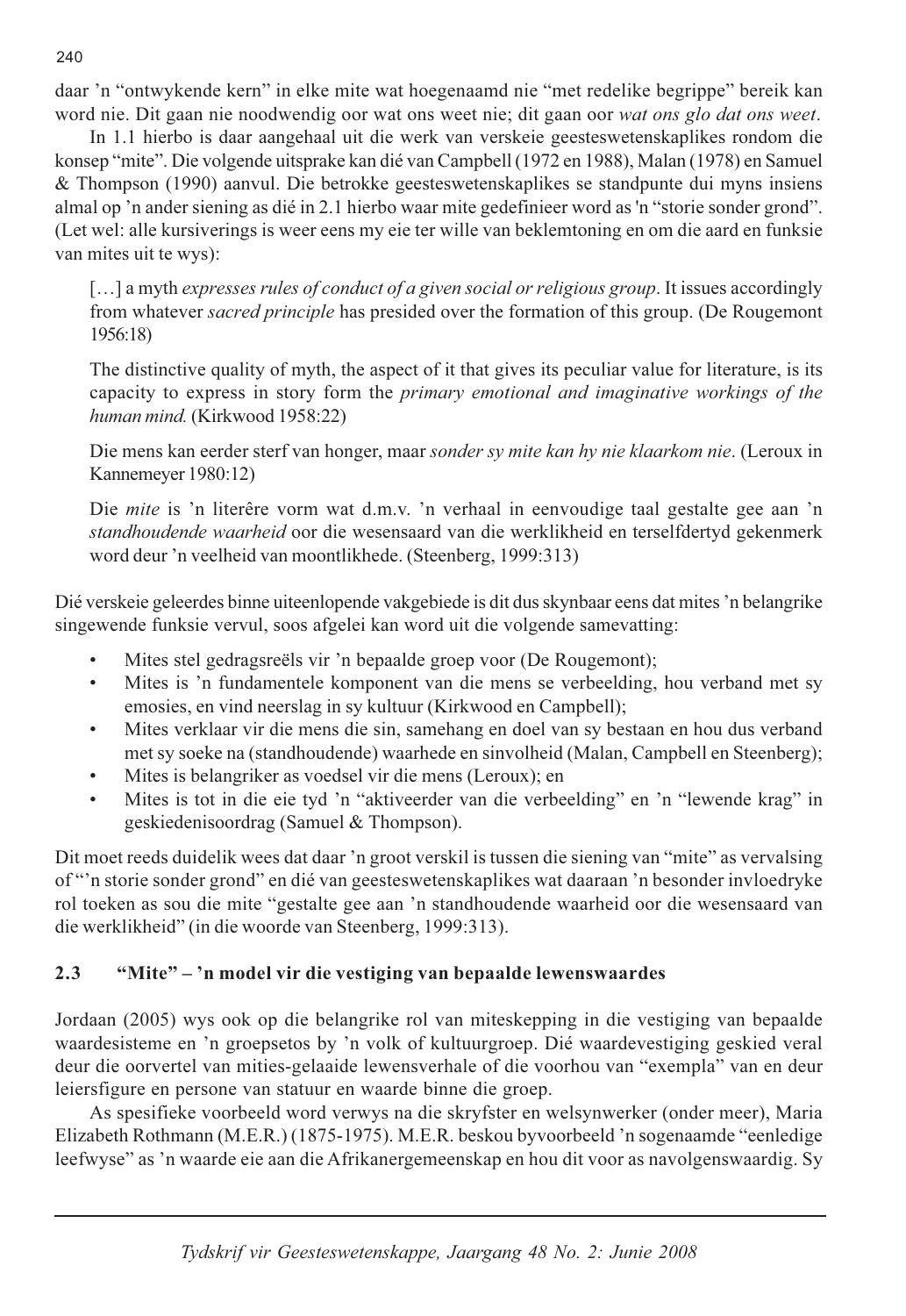verduidelik dat hierdie eenledige leefwyse "soos dit by die Afrikaners bestaan het en soos dit seker deur die omstandighede van ons volksvorming noodwendig ontstaan het" (my kursivering) die verhouding tussen mense vasstel op grond van wat hulle is, terwyl 'n "tweeledige leefwyse" twee toetse veronderstel, naamlik dit wat die mens is, en dit wat hy *skyn te wees* (M.E.R. 1972:35).

Die rol van miteskepping in die vestiging van bepaalde waardesisteme wat gemeenskappe dan in staat stel om weerstand teen die "bose" te bied, herinner ook aan Jaap Steyn se forumartikel in Beeld, 11 Mei 2006, waarin hy verwys na die werk van Geert Mak, In Europa: Reizen door de twintigste eeuw. Steyn verduidelik dat Mak een van die grootste vergrype van die twintigste eeu, die Jodevervolging deur Nazi-Duitsland, sien as die gevolg van die totale ineenstorting van morele waardes binne Europese gemeenskappe. Hieraan was nie net die Duitsers nie, maar uiteindelik etlike ander "beskaafde" volkere, skuldig. Dit is myns insiens ook wat Etienne Leroux bedoel wanneer hy oor die impak van die Tweede Wêreldoorlog praat en dan beweer: "Dit was nie 'n fisieke wêreld wat ten gronde gegaan het nie, dit was 'n mite..." (Kannemeyer 1980:12).

In hierdie verband kan ook verwys word na die volgende aanhaling uit die roman van Ursula Hegi, The Vision of Emma Blau, waarin 'n Duitse vrou wat voor die Tweede Wêreldoorlog uitgewyk het na Amerika met ontsetting vervul word na berigte oor vergrype wat sy van haar geboorteland af ontvang (Hegi 2000:229):

[...] what felt terribly familiar in all this was that attitude of superiority she knew from having grown up there, from seeing it bloom so quickly against anyone who was considered to be different. Still – how could it have turned into something so monumental?

Dit wil dus voorkom asof die verlies van 'n morele waardesisteem wat miteskepping binne 'n bepaalde tydvak positief kan ondersteun en singewend kan werk om mense te inspireer tot die "goeie", ontstellende en "momumentale" negatiewe gevolge kan hê.

#### $2.4$ Joseph Campbell oor die krag van mites

Die krag van mites, ook vir die moderne mens, word myns insiens baie duidelik onder woorde gebring in gesprekke tussen Joseph Campbell en Bill Moyers, soos vervat in Flowers 1988. Campbell was bekend as een van die twintigste eeu se outoriteite oor die mitologie (wat hy vir amper veertig jaar gedoseer het by die Sarah Lawrence College) en waaroor hy gesaghebbend gepubliseer het. Bill Moyers was 'n bekende televisiejoernalis by onder andere CBS News. Betty Sue Flowers het in haar geredigeerde weergawe van die genoemde gesprekke tussen Campbell en Bill Moyers (Flowers 1988) gebruik gemaak van transkripsies van die oorspronklike gesprekke, wat in 1985 en 1986 oor 'n bestek van ongeveer vier-en-twintig uur vir televisie verfilm is, maar later geredigeer en gesny is tot 'n ses-uur-reeks.

In die inleiding tot die genoemde werk van Flowers (1988:xiv en verder) vertel Moyers die staaltjie van iemand wat van een van Moyers se kollegas wou weet waarom hulle met Joseph Campbell saamwerk. Die vraagsteller het haarself as 'n moderne mens beskou en was van mening dat "all these Greek gods and stuff" irrelevant is vir die twintigste-eeuse menslike staat ("human condition"). Moyers se opmerking in dié verband is:

What she did not know – what most of us do not know – is that the remnants of all that 'stuff' line the walls of our interior system of belief, like shards of broken pottery in an archaeological site. But as we are organic beings, there is energy in all that 'stuff'. Rituals evoke it.

In Voorbeeld wat Moyers gee is dié van 'n regter. Indien sy posisie in die samelewing net sosiologies belangrik was, en nie ook mitologiese ondertone veronderstel het nie, sou hy nie sy swart toga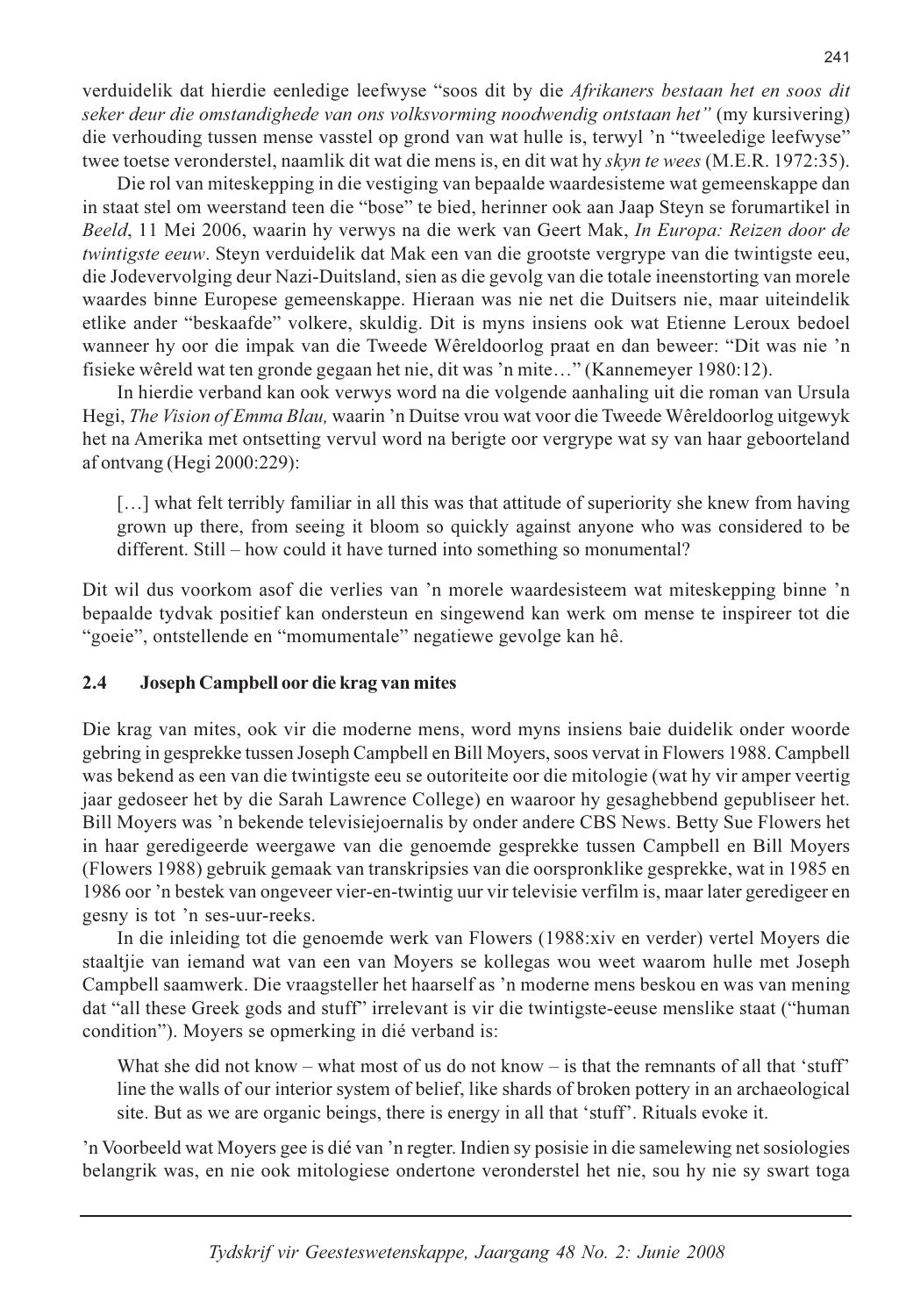hoef te gedra het nie: "For the law to hold authority beyond mere coercion, the power of the judge must be *ritualized, mythologized*" (my kursivering). Op Moyers se eerste vraag oor die noodsaak van mites (Flowers, 1988:3) antwoord Campbell soos volg:

One of our problems today is that we are not well acquainted with the literature of the spirit. We're interested in the news of the day and the problems of the hour. It used to be that the university campus was a kind of hermetically sealed-off area where the news of the day did not impinge upon your attention to the inner life [ $\ldots$ ] When you get to be older, and the concerns of the day have all been attended to, and you turn to the inner life – well, if you don't know where it is or what it is, you'll be sorry.

Hierdie uitspraak van Campbell hou direk verband met die sentrale uitgangspunt rondom miteskepping in hierdie betoog, naamlik die feit dat die mites waarmee ons leef veral ten doel het om sin te gee aan ons bestaan.

Die hele diskoers in *Joseph Campbell: The Power of Myth* (Flowers 1988) is in werklikheid relevant vir hierdie diskoers. Daar word egter volstaan met enkele verdere aanhalings uit die werk, omdat hulle besondere lig werp op Campbell se siening van die aard van mites en die funksie van mites in die lewe van indiwidue en groepe:

Myths are clues to the spiritual potentialities of the human life  $(p.5)$ .

Read myths. They teach you to turn inward, and you begin to get the message of the symbols  $\left[\ldots\right]$  Myth helps you to put your mind in touch with this experience of being alive (p.6).

What we have today is a demythologized world. And, as a result, the students I meet are very much interested in mythology, because myths bring them messages [...] They're stories about the wisdom of life  $(p.9)$ .

Mythology teaches you what lies behind literature and the arts, it teaches you about your own life. It's a great, exciting, life-nourishing subject... myths offer life models. But the models have to be appropriate to the time in which you are living (pp.  $11,13$ ).

In Laaste aanhaling, wat myns insiens insiggewend is, verdeel die mitologie in twee bene, naamlik mitologie wat handel oor die mens se "natuurlike bestaan" en mitologie wat 'n sosiologiese grondslag het:

[...] myths are metaphorical of spiritual potentiality in the human being, and the same powers that animate our life animate the life of the world. But also there are myths and gods that have to do with specific societies or the patron deities of the societies. In other words, there are two totally different orders of mythology. There is the mythology that relates you to your nature and to the natural world, of which you're a part. And there is the mythology that is *strictly sociological*, linking you to a particular society. You are not simply a natural man, you are a member of a *particular group* (pp.22-23) (my kursivering).

'n Verdere aspek is die integrale verhouding tussen die mitologie en die letterkunde, waarna vervolgens kortliks verwys word.

242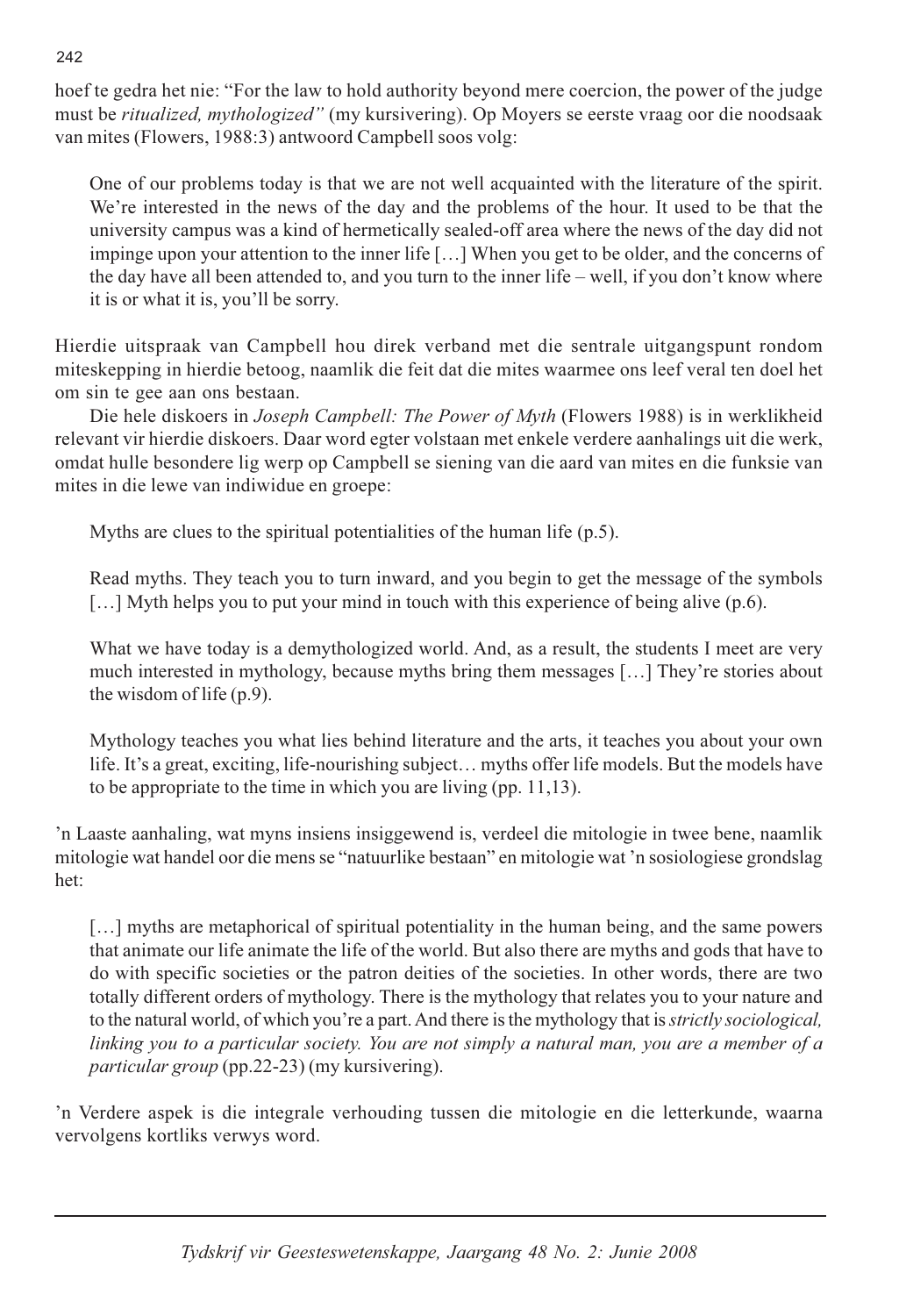#### DIE VERBAND TUSSEN DIE MITOLOGIE EN DIE LETTERKUNDE  $3.$

We all are, I suppose. Trying to invent our version of the story. All human odes are essentially one: 'My life: what I stole from history, and how I live with it'. (Kingsolver 1999:492)

"Dis nie die storie wat jy ons vantevore vertel het oor hoe jou mense hier gekom het nie, " maak Katja beswaar. "Oor die twee broers by die groot boom." Kahapa haal sy skouers in die donker op. "Ons het baie stories," sê hy. "En al die stories is waar. Jy moet net reg leer luister ...". (Brink, 2002: 202)

Die besondere verband tussen die mitologie en die letterkunde en die positiewe waarde van beide word reeds soos volg uitgespel deur Thomas Bulfinch in die voorwoord tot sy klassieke werk, Bulfinch's Mythology (Bulfinch, s.j.) wat in 1993 heruitgegee is in die Wordsworth Reference-reeks  $(1993:x):$ 

If no other knowledge deserves to be called useful but that which helps to enlarge our possessions or to raise our station in society, then Mythology has no claim to the appellation. But if that which tends to make us happier and better can be called useful, then we claim that epithet for our subject. For Mythology is the handmaid of literature; and literature is one of the best allies of virtue and promoters of happiness.

Die belangrikheid van stories om mense gelukkig en "beter" (in albei moontlike betekenisse van dié begrip) te maak, is ook by implikasie te vind in die volgende uitspraak van die sielkundige en Jungiaanse cantadora, Clarissa Pinkola Estes, wanneer sy in Women who run with the wolves heweer<sup>.</sup>

Storytelling is [...] not an idle practice. Although some use stories as entertainment alone, *tales* are, in their oldest sense, a healing art [...] In dealing with stories, we are handling archetypal energy, which is a lot like electricity [...] *Archetype changes us*; if there is no change, there has been no real contact with the archetype. The handing down of a story is a very big responsibility  $(Estes 1992:463)$  (my kursivering).

In die lig van bogenoemde siening, en ook op grond van Bulfinch se stelling dat die mitologie die "diensmeisie" van die letterkunde is, wil dit voorkom asof daar 'n "intieme band" tussen die letterkunde en die mitologie is wat wedersyds vrug afwerp. Malan (1978:31-32) verwys byvoorbeeld in sy bespreking van Etienne Leroux se werk onder meer na die "mito-religieuse substratum" in Hilaria waarin daar toespelings is op die mitologiese misteriekultusse uit die antieke wêreld. Die "mitologiese" substratum is volgens Malan dikwels die onderbou van Leroux se tekste. Die skrywer bring antieke mites met Christelike motiewe in verband, byvoorbeeld die "lam" in Die mugu, die "sondebok" in *Een vir Azazel* en "dood-en-herlewing" in 18-44.

Dit is ook nie uniek aan Leroux om mitologiese figure as spieëlbeelde vir sy karakters te gebruik nie, hoewel hy sekerlik een van die Afrikaanse skrywers tot hede is wat dit by uitstek gedoen het. Die digteres Elisabeth Eybers gebruik byvoorbeeld ook dikwels verwysings na klassieke mitologiese figure, byvoorbeeld in "Dido se afskeid" (Eybers 1990:37), "Drie geslagte" (oor Aeneas se vlug uit Troje, Eybers 1990:207) en "Circe" (Eybers 1990:99). 'n Intensiewer studie sou ongetwyfeld baie meer voorbeelde kon uitwys.

Dit sou waarskynlik juis wees om te beweer dat die afgeleide byvoeglike naamwoorde, "mitologies" en "mities", meestal as sinonieme gesien word. Albei word naamlik gebruik om te verwys na fabels of verdigsels, wat óf verband kan hou met die mitologieë van verskillende volksgroepe – onder andere die Grieke en Romeine, maar ook vele ander – óf met "nuutgeskepte"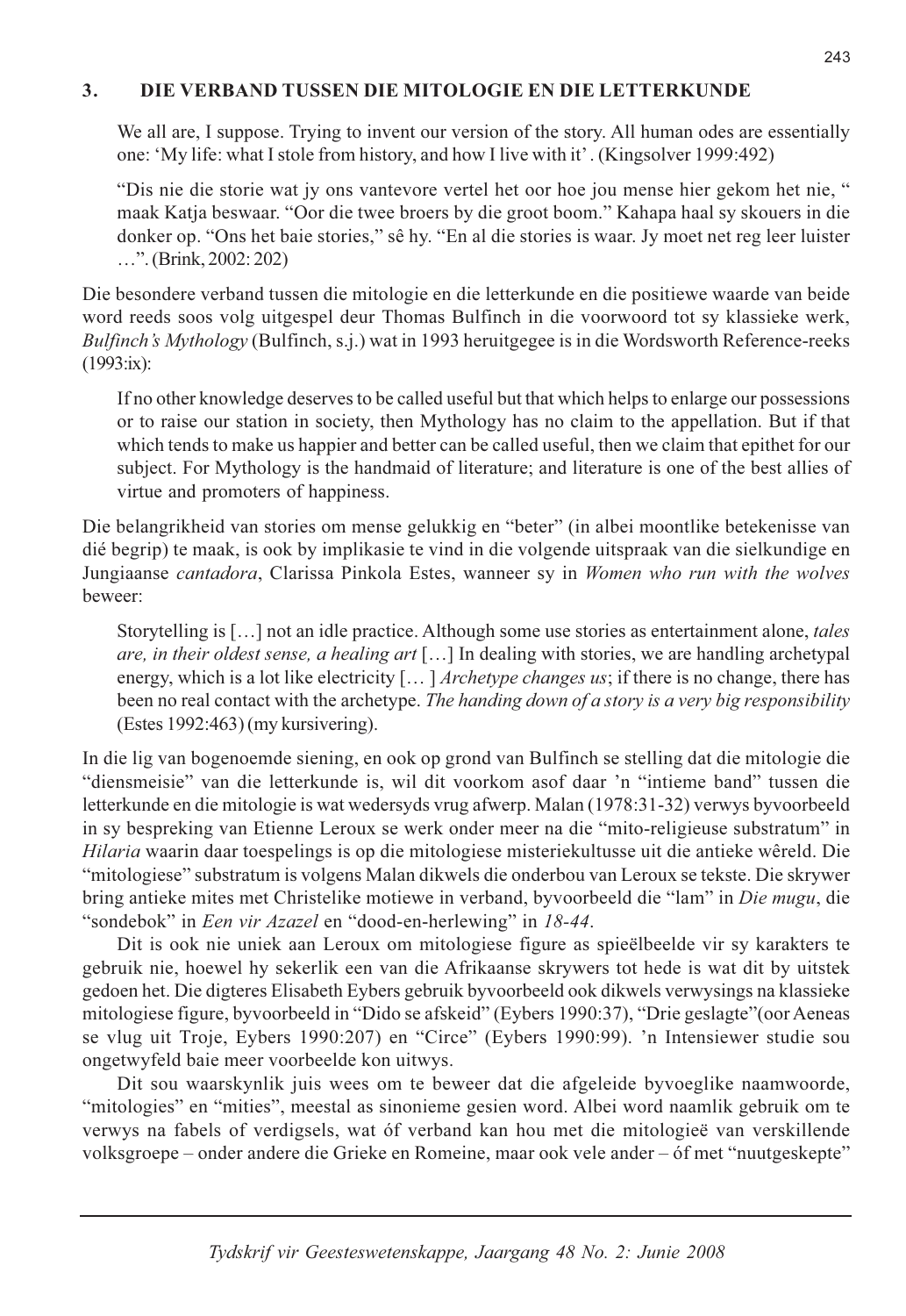mites wat binne dié konteks dan hulle ontstaan in verdigsels of onwaarhede het. Myns insiens kan daar wel tussen die twee onderskei word en hou "mitologies" hoofsaaklik verband met die "mitologie", dit wil sê met die oorgelewerde fabels, legendes en *mites* van volkere en groepe, terwyl "mities" verwys na die skep van 'n (nuwe) mite rondom 'n bepaalde persoon, gebeure of saak.

Een voorbeeld van miteskeppping rondom 'n persoon is die geval van Abraham Esau, 'n Britse lojalis in die Calvinia-distrik tydens die Anglo-Boereoorlog. Die gebeure word opsommend aangeteken deur Bill Nasson, dosent in ekonomiese geskiedenis aan die Universiteit van Kaaptad in 'n hoofstuk van The myths we live by (Samuel en Thompson 1990). Die volledige verhaal is nie vir die doel van hierdie bespreking van belang nie, hoewel dit interessant is dat skrywers soos Karel Schoeman in Verliesfontein en Johnita le Roux in Die dagsterwals spesifiek van die gegewe rondom Esau gebruik gemaak het in hulle romans. Wat wel van belang is, is Nasson se stelling dat Esau "opgebou" is tot 'n "mitiese" figuur, en dit met 'n spesifieke doel, naamlik om hom as simbool te gebruik van Britse lojalisme en patriotisme tydens die Anglo-Boereoorlog en daarna.

"And they built him up into a *mythic* individual" (1990:116) [...] In the years following the South African War, the martyrdom of Abraham Esau served a recognizable function. It met a *psychological need* [....] and offered an integrating element at this particular historical moment. Esau became the *mythic symbol* of a revivitied British patriotism in Calvinia village life (1990:118) (my kursivering).

Die afleiding is dat daar 'n nou band bestaan tussen die mitologie en die letterkunde, of daar nou met "mitologie" verwys word na byvoorbeeld die antieke mitologie, óf na die skep van "nuwe" mites en mitiese figure in literêre tekste.

### $\overline{4}$ . "MITE" IN DIE WOORDEBOEKBETEKENIS VAN "STORIE SONDER **GROND" IN GEESTESWETENSKAKPLIKE DISKOERSE**

Uiteraard is daar ook geesteswetenskaplike diskoerse waarbinne die term "mite" in die leksikale betekenis van 'n "storie sonder grond" gebruik word. Uit talle moontlike voorbeelde word twee gekies as voorbeelde omdat ek besondere waardering en respek vir die betrokke wetenskaplikes het.

#### $4.1$ "Mitevorming", Tuiste in eie taal, Steyn 1980

In hoofstuk 8 ("Afrikaans en apartheid") van sy invloedryke werk oor die "behoud en bestaan van Afrikaans" noem Steyn dat daar

'n regstreekse verband [bestaan het] tussen die apartheidsbeleid en die sosiale toestande van die jare dertig en veertig as gevolg van 'n onbeheerde toestroming van swartes na stede [...] Aan krotbuurte het die Nasionale regering in die jare vyftig 'n einde gemaak, ondanks agitasies deur die Engelse pers en geestelikes. (1980:257)

Een van die gevolge van die opruiming van krotbuurte was dat die S.A. Instituut vir Rasseverhoudings, hoewel nie goedgesind teenoor die destydse Minister van "Naturellesake", dr. H.F. Verwoerd nie, in sy 1957/58-jaarverslag verwys na "phenomenal progress" in die verskillende stede. Giliomee (2003:539) wys terloops ook op 'n positiewe evaluering van die rol van dr. Verwoerd gedurende die eerste twee dekades van apartheid: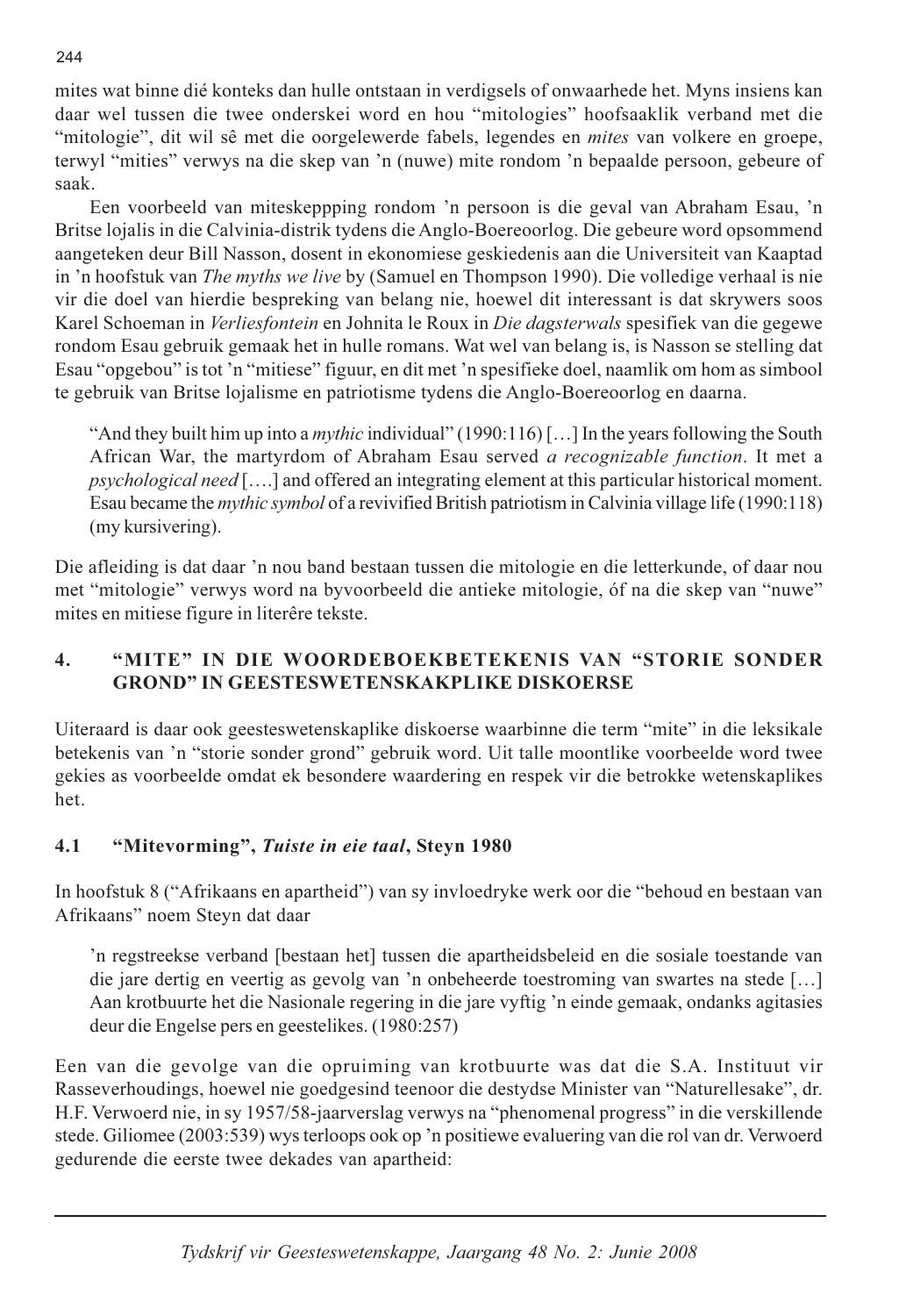Although the new educational system for blacks was strongly criticized, it greatly improved basic literacy [...] In die mid-1960's [...] South Africa had a growth rate of six per cent and an inflation rate of only two per cent. In Augusts 1966 Time magazine [...] called Verwoerd 'one of the ablest leaders Africa has ever produced.'

Ook die Rand Daily Mail, wat die mees kritiese dagblad van die tyd was, het volgens Giliomee in Julie 1966 gewys op dr. Verwoerd se besondere leierskap, wat daartoe gelei het dat die land "ly" aan 'n "surfeit of prosperity" (2003:540). Steyn maak dan die bewering dat

(D) die verspreiders van *die Groot Leuen* - dat apartheid alleen onreg en verdrukking beteken vanselfsprekend alle maatskaplike hervormings [verswyg] wat uit die toepassing van die apartheidsbeleid voortgekom het (1980:257) (my kursivering).

Hierdie slotsom hang saam met sy uiteensetting aan die begin van die betrokke hoofstuk waarin hy die "huidige oordele" oor apartheid onder drie hoofpunte saamvat, waarvan die eerste is dat apartheid in alle opsigte 'n negatiewe beleid was. Hierop is sy kommentaar:

Die eerste deel is deel van die *mitevorming* rondom apartheid. In die vorige hoofstuk is aangevoer dat die Nasionale regerings die inheemse swart tale kragtig bevorder het. Reeds dit is 'n *weerlegging* van bogenoemde stelling (1980:255) (my kursivering).

Daar bestaan in Steyn se betoog dus 'n verband tussen "mitevorming" rondom apartheid, die "groot leuen" dat apartheid alleen onreg beteken het en die moontlikheid om genoemde sienings te "weerlê" deur juis te wys op positiewe aspekte in die uitvoering van die Nasionale regerings se beleid soos dat die swart tale doelgerig bevorder is.

### $4.2$ "Die mites oor Afrikaans: 'n inleidende beskouing oor die persepsies van Afrikaans as onderdrukkerstaal" - M. Verhoef (Literator, 20(2), 1999)

Min of meer dieselfde uitgangspunt as die bostaande word gehuldig deur Marlene Verhoef (1999:123) wat in die *abstract* van haar artikel oor mites oor Afrikaans as onderdrukkerstaal na mites verwys as "unjustified assumptions which are generally accepted." Verhoef kwalifiseer hierdie uitspraak in haar artikel wanneer sy waarsku dat daar aanvaar moet word dat "die vorming van mites gesien [moet] word as 'n ineengeweefde, interafhanklike dinamika tussen die historiese, politiese, ekonomiese en sosiale kragte in 'n bepaalde konteks" (1999:127). Wat egter opval, is dat die titel van haar artikel die term "mites" (oor Afrikaans) bevat, maar dat sy in haar slotsom die doel van haar artikel saamvat as "om vanuit die sosiopsigologie en aanverwante dissiplines 'n teoretiese raamwerk te verskaf vir die analisering van algemene persepsies, veral dan persepsies van taal" (1999:134) (my kursivering). Daar word teruggekeer na die kwessie van mites in die slotparagraaf van die artikel, wat soos volg lui:

Oor die sin van 'n wetenskaplike analise van die mites van Afrikaans kan gesê word dat dit in die besonder lê in die bydrae wat dit behoort te lewer tot die *ontmaskering van beelde* wat mettertyd op onkritiese wyse met Afrikaans geassosieer geraak het. Eers wanneer die aftakeling van die mites oor Afrikaans volledig plaasgevind het, kan [...] gewerk word aan die vervulling van Afrikaans se volle funksiepotensiaal in meertalige verband (1999:134) (my kursivering).

Verhoef se betoog dui dus daarop dat die "mites van/oor Afrikaans" (dié twee voorsetsels word afwisselend gebruik; "mites oor" sou my voorkeur wees) "ontmasker" en "afgetakel" behoort te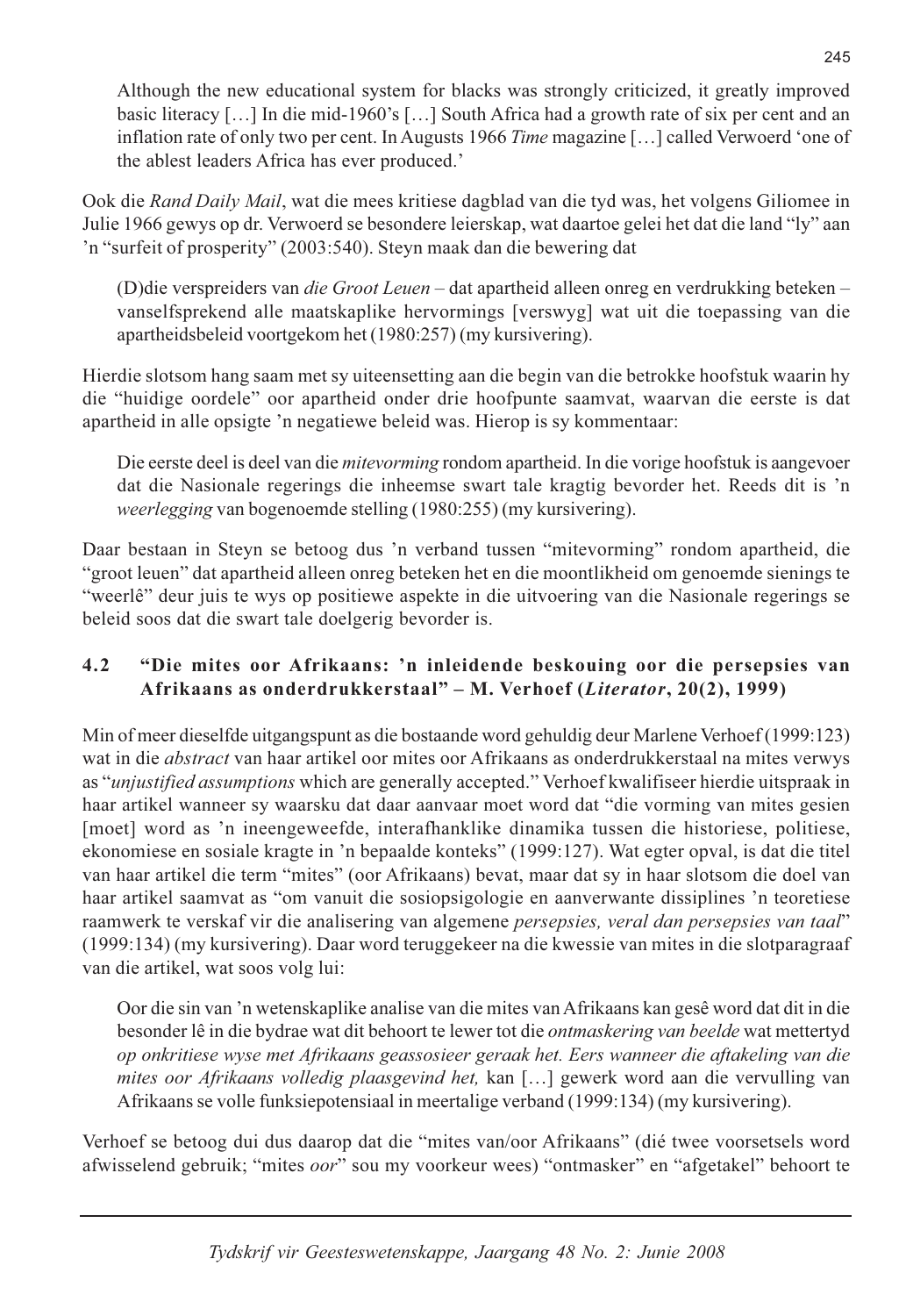word – met ander woorde daar moet 'n deeglike dekonstruksie en demitologisering van dié mites plaasvind. Mites word dus hier ook in die woordeboekbetekenis as "valse aannames" gesien wat teenproduktief werk teen die voortbestaan van Afrikaans.

### $4.3$ Polemieke in Die Burger, Beeld, Volksblad en Die Kerkblad in 2002, soos aangehaal deur Marcel Janssens

In sy artikel oor mitevorming in die hedendaagse kultuur verwys Janssens (2003:155) na polemieke in koerante en kerkblaaie gedurende 2002. Sy parafrase uit Die Burger van 8 Mei 2002 lui: "De mythologische herkomst en het mythologische statuur van de christelijke belijdenis zijn plots medianieuws geworden in de postmoderne tijd" en dié uit Beeld, 25 Maart 2002: "Zoals de Griekse mythologie of de Noorse Saga's zou het christelijke verhaal ook een verzameling mythes en legendes kunnen zijn." 'n Baie "befaamd nieuwtestamenticus van een universiteit in Pretoria verklaarde onlangs dat we toch niet kunnen blijven geloven dat de sonde in de wereld gekomen is omdat Eva van een appeltje gegeten heeft" (geparafraseer uit Volksblad, 20 Mei 2002).

Dit is egter veral in die formulering in Die Kerkblad, 27 Februarie 2002 (soos aangehaal deur Janssens 2003:155) waar die duidelikste verwysing na "mite" as vervalsing gevind kan word. Die vraag word naamlik gestel of die Bybel dan nou "'n klomp mites [is] wat valse voorstellings oor God maak" (my kursivering). In dié geval word "mite" dus presies gelyk gestel aan 'n wanvoorstelling of leuen.

Lynreg hierteenoor staan die siening van "mite" soos in die eerste afdelings van hierdie artikel (1-3) uiteengesit. Indien "mite" eerder as singewende en waardevestigende narratief beskou word, sou dit myns insiens wel moontlik wees om, ook as gelowige Christen, van die "Christelike" mite" te praat. In dié geval sou daar dan verwys word na 'n godsdiensbeskouing wat 'n integrale deel uitmaak van die mens se soeke na "truth, meaning and significance" (vergelyk Campbell se definisie hierbo).

#### $\overline{5}$ . **SLOTOPMERKINGS**

Die hoofargument in hierdie artikel is dat 'n term / konsep wat belangrik is vir verskeie diskoerse binne die letterkunde, semiotiek, taalpolitiek, geskiedenis, sielkunde, sosiologie en verskeie ander menswetenskappe dikwels in twee grootliks teenstellende betekenisse gebruik word: enersyds as "singewende en waardevestigende narratief" (om die uiteensetting hierbo baie kripties saam te vat), maar andersyds ook as vervalsing of onwaarheid.

Dit is natuurlik uit die konteks af te lei wanneer daar met "mite" na 'n "wanpersepsie" of "onwaarheid" verwys word. Vir 'n ondersoeker wat al heelwat nagedink het oor die konsep en volkome akkoord kan gaan met Etienne Leroux se siening dat die mens eerder kan sterf van die honger as om sonder sy mite klaar te kom (Kannemeyer 1980:12), is dit egter verwarrend as dieselfde term gebruik word om te verwys na 'n saak wat ongeloofwaardig of vals is.

Die gronde vir die woordeboekdefinisie van mite as "'n storie sonder grond" kan waarskynlik gedeeltelik verklaar word deur Scarborough se siening (sien 1.3.1 hierbo), naamlik dat baie denkers die begrip "mite" assosieer met die verlede, die subjektiewe en die leuen. Soos genoem, koppel hy dié uitgangspunt aan die moderniteit (wat ontstaan het uit die Verligting van die agtiende eeu) en wat die rasionele bo die irrasionele en die "mitiese" ag.

Andersyds egter wys Janssens (2003:155) daarop dat daar nou weer "zo iets al respect voor de mythe groeit en dat de mot toch niet echt helemaal in de mythe zit"(die laasgenoemde na aanleiding van versreëls van Hugo Claus (1994:387), "De mot zit in de mythes", met 'n woordspeling op die Frans, waar "mite" ook "mot" beteken - AMJ).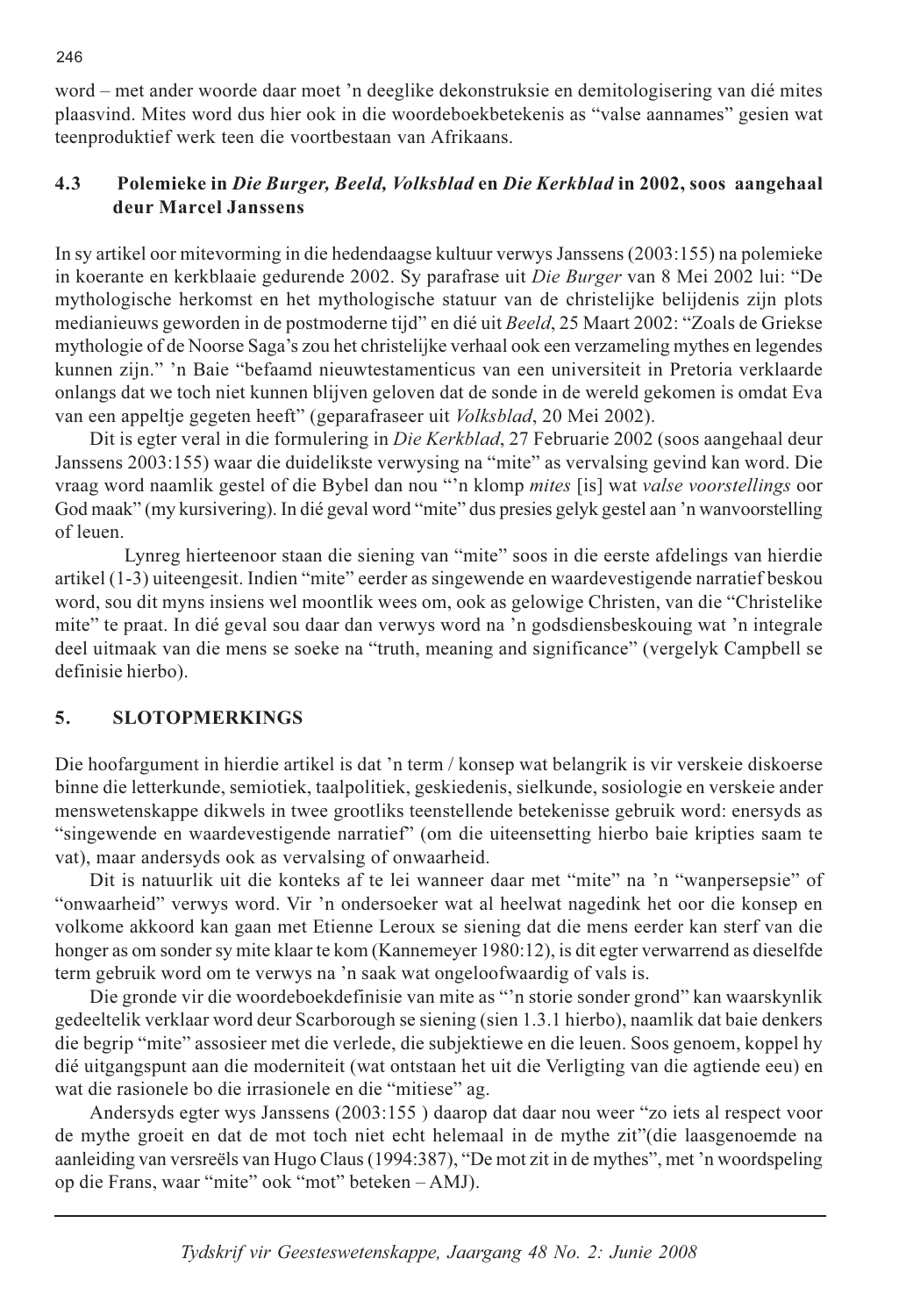Daar kan dus ten slotte beweer word dat die term "mite" wel leksikaal volkome korrek gebruik kan word om te verwys na wangersepsies wat daar binne groepe en samelewings geskep word en heers. Andersyds kan daar egter ook op grond van die siening van verskeie geleerdes wat hulle intensief besig gehou het met die studie van hierdie "ontwykende" term net so oortuigend aangetoon word dat die mite 'n fundamentele krag in menslike singewing en die soeke na waarheid is. 'n Duidelike omskrywing van die diskoersvoerder se uitgangspunt rondom "mite" is dus telkens nodig om seker te maak dat die mot nie tóg uiteindelik in die mite beland nie!

### **BIBLIOGRAFIE**

- Anderson, B.R. O'G. 1991. Imagined communities: reflections on the origin & spread of nationalism. New York: Verso.
- Armstrong, K. 2005. A short history of myth. Edinburgh: Canongate Books.
- Barthes, R. 1975. (Oorspronklik in Frans, eerste publiksiedatum 1957.) Mythologieën. Amsterdam: BV Uitgeverij de Arbeiderspers.
- Bulfinch, T. s.j. The golden age of myth and legend. Hertfordshire: Wordsworth Editions Ltd.
- Campbell, J. 1949. The hero with a thousand faces. Princeton University Press: Princeton. (Sagtebanduitgawe 1972. Princeton: Princeton/Bollingen Paperback Printing).
- Claus, H. 1994. Gedichten 1948-1993. Amsterdam: De Bezige Bij.
- Cloete, T.T. (red.). 1992. Literêre terme en teorieë. Bloemfontein: HAUM-Literêr.
- Conradie, P.J. 1964. Die avonture van die Griekse helde en gode. Kaapstad: Human & Rousseau.
- De Rougemont, D. 1956. Passion and society. London: Faber.
- Estes, C.P. 1992. Women who run with the wolves. London: Rider.
- Eybers, E. 1990. Versamelde gedigte. Kaapstad: Human & Rousseau/Tafelberg.
- Flowers, B.S. (ed.) (with Bill Moyers). 1988. Joseph Campbell: The Power of myth. New York: Doubleday.
- Frye, N. 1991. The koine of myth: Myths as universally intelligible language. (In Denham, R.D. (ed.). Northrop Frye: Myth and metaphor – selected essays 1974 – 1988.) Charlottesville: University Press of Virginia: pp. 3-17.
- Giliomee, H. 2003. The Afrikaners. Kaapstad: Tafelberg.
- HAT (Verklarende Handwoordeboek van die Afrikaanse Taal). 1994. Johannesburg: Perskor.
- Hegi, U. 2000. The Vision of Emma Blau. London: Simon & Schuster.
- Janssens, M. 2003. Mythevorming in de hedendaagse cultuur. Literator, Volume 24 (1):145-157.
- Jordaan, A.M. 2004. Mites rondom Afrikaans. DLitt-proefskrif: Universiteit van Pretoria (onder promotorskap van prof. M.C.J. van Rensburg).
- Jordaan, A.M. 2005. (Afrikaner-)mites, outobiografie en biografie. Stilet XVII:3, September 2005:47-65.
- Kannemeyer, J.C. (red.). 1980. Tussengebied. Johannesburg: Perskor.
- Kingsolver, B. The Poisonwood Bible. 1999. London: Faber and Faber Ltd.
- Kirkwood, G.M. 1958. A study of Sophoclean drama. Cornell: Cornell University Press.
- Le Roux, J. 1994. Die dagsterwals. Kaapstad: Human & Rousseau.
- Leroux, E. 1960. Die mens, en veral die skrywer op soek na die lewende mite. Lesing voor die Afrikaanse Studiekring, Universiteit van Stellenbosch, op 6 Mei 1960. Opgeneem in Kannemeyer (red.). 1980:11-24. Linde, C. 1993. Life stories: Creation of coherence. New York: Oxford University Press.
- Mak, G. 2004. In Europa: Reizen door de twintigste eeuw. Amsterdam: Atlas.
- Malan, C. 1978. Misterie van die alchemis: 'n inleiding tot Etienne Leroux se negedelige romansiklus. Pretoria: Academica.
- M.E.R. 1972. My beskeie deel: 'n outobiografiese vertelling. Kaapstad: Tafelberg-Uitgewer Bpk.
- Nasson, B. 1990. Abraham Esau's war, 1899-1901. Martyrdom, myth, and folk memory in Calvinia, South Africa. In Samuel, R. & P. Thompson (eds), pp. 111-126.
- Ruthven, K.K. 1976. The Critical Idiom 31: Myth. London: Methuen & Co Ltd.
- Samuel, R & Thompson, P. (eds). 1990. The myths we live by. London: Routledge.
- Scarborough, M. 1994. Myth and modernity. Postcritical reflections. Albany: State University of New York Press.